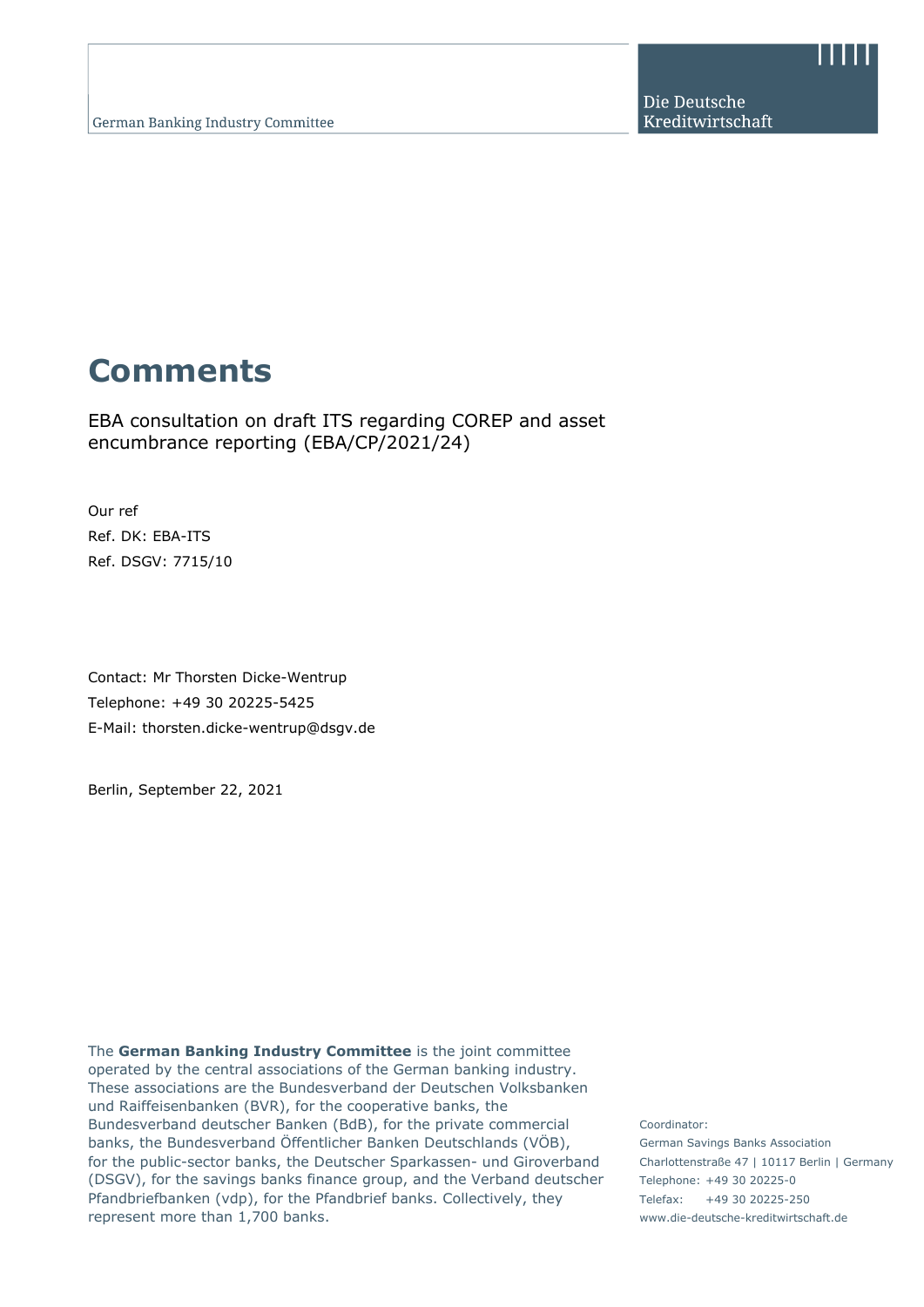Page 2 of 3 Comments **EBA consultation on draft ITS regarding COREP and asset encumbrance reporting (EBA/CP/2021/24) dated September 22, 2021**

# **3.3 Asset Encumbrance**

### **General comments**

In principle it is to be welcomed that, regardless of a threshold calculation, SNCIs will be exempt from extended reporting requirements. In this context, we would assume that SNCIs will no longer be required to calculate the asset encumbrance ratio in the future, as they would not have to comply with the extended scope of reporting (reporting templates F 33.00 to F 36.02) in any case, according to Article 1(1) no. 3 of the ITS. The exemption from calculation of the asset encumbrance ratio for SNCIs should therefore be explicitly included in the standard.

Additionally, facilitation by deleting reporting templates for certain institutions should be granted as early as possible and thus already before the end of 2022. In order to achieve this goal two possibilities are at hand. One is a quick fix of EU Regulation 2021/451. Another one is - in order to create legal certainty an EBA-statement in coordination with the European Commission on the non-submission of the corresponding reporting templates until EU Regulation 2021/451 is adapted in the ordinary legislative procedure. Parallel and analogous action should be taken with regard to the deletion of specific reporting templates with respect to ALMM as announced by EBA/CP/2021/17.

We also welcome the fact that fiduciary assets are to be excluded from the new calculation of the asset encumbrance ratio, independent of whether they are accounted for in accordance with IFRS or national GAAP. In this context, however, we would like to point out that the EBA held out the prospect of noninclusion of all kinds of promotional loans (i.e. including those where institutions are subject to partial liability) in its report on the cost of compliance study according to Article 430(8) of the CRR (EBA/Rep/2021/15) (p. 42). As outlined in the consultation paper, these loans represent instruments which support "economic recovery and development and other political objectives". Based on the argument that fiduciary assets are not to be taken into account due to the lack of credit risk for the institution, we propose that this risk-based approach be applied to all promotional loans. Only the share of liability remaining in the institution should be included, while the share exempted from liability should not be considered. This way, loan portions exposed to risk would still be reported as encumbered assets.

A similar approach is already pursued for the purpose of large exposure reporting, where syndicated loans are included based on the institution's own liability share.

#### Reporting template F 32.01

Furthermore, to prevent additional implementation costs, the proposed separate disclosure of fiduciary assets (line 0015) should also be waived. Institutions that account for such loans in accordance with national GAAP must already disclose trustee loans as encumbered assets in the NSFR. For example, encumbered loans to non-financial clients must be reported in line 830 of reporting template C 80. Hence, there would be no loss of prudential information if repeated disclosure in the asset encumbrance report were to be waived.

In such cases where fiduciary assets are not recognised in the balance sheet, we think that disclosure of these loans would be of no significance for assessing the asset encumbrance of the institution and should therefore not be included in any case. Not only would their inclusion provide no added value for asset encumbrance reporting, but a separate disclosure in the case of non-inclusion should also be waived for reasons of cost avoidance. In particular, a regular quarterly determination of such information (where the items concerned are not carried on the balance sheet) as well as the transmission of such information to